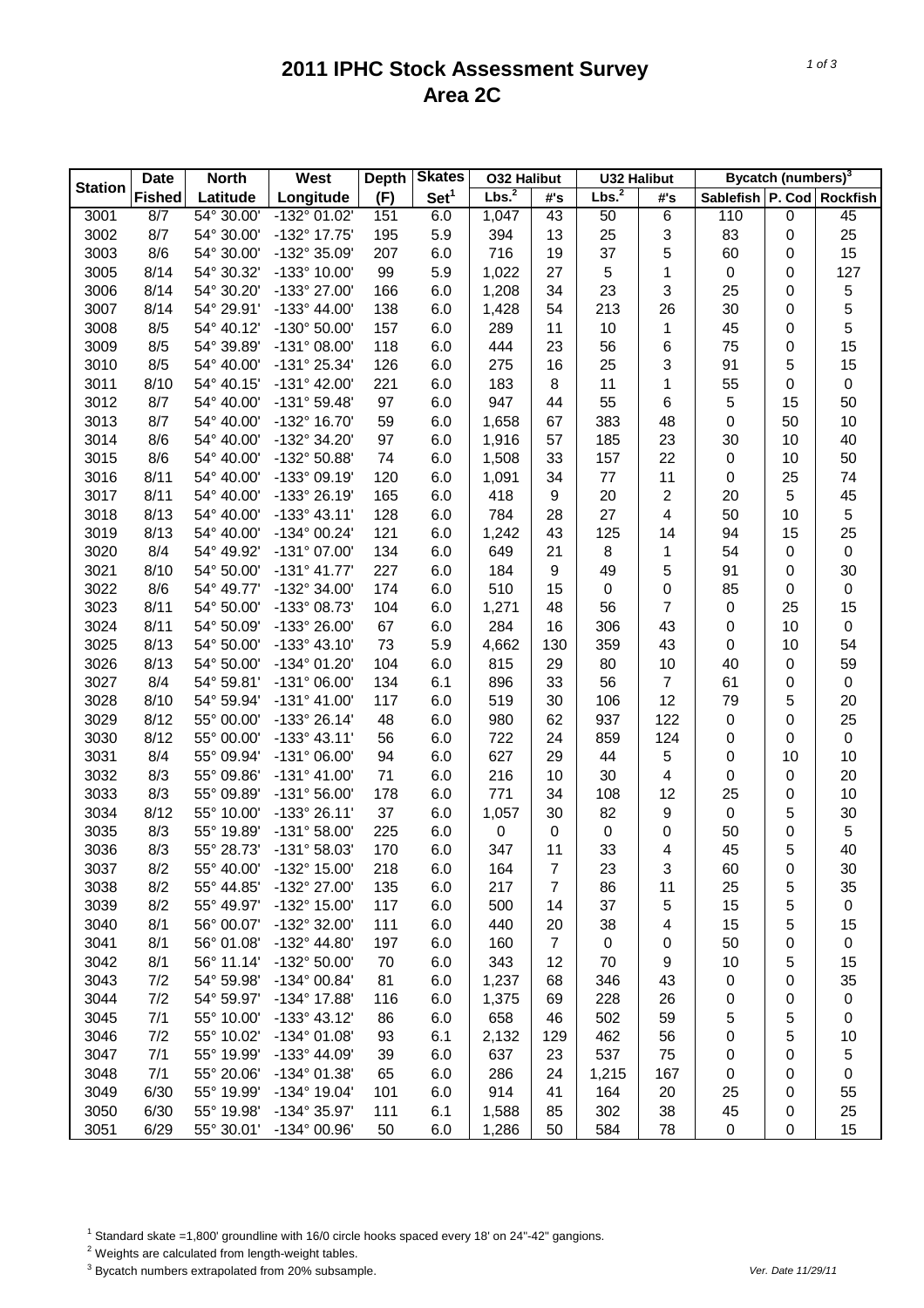## **2011 IPHC Stock Assessment Survey Area 2C**

|                | <b>Date</b>   | <b>North</b> | <b>Skates</b><br>West<br><b>Depth</b><br><b>032 Halibut</b> |     |                  | <b>U32 Halibut</b> |     | Bycatch (numbers) <sup>3</sup> |                |           |    |                           |
|----------------|---------------|--------------|-------------------------------------------------------------|-----|------------------|--------------------|-----|--------------------------------|----------------|-----------|----|---------------------------|
| <b>Station</b> | <b>Fished</b> | Latitude     | Longitude                                                   | (F) | Set <sup>1</sup> | Lbs. <sup>2</sup>  | #'s | Lbs. <sup>2</sup>              | #'s            |           |    | Sablefish P. Cod Rockfish |
| 3052           | 6/30          | 55° 30.02'   | $-134^{\circ}$ 19.26'                                       | 92  | 6.0              | 535                | 32  | 211                            | 24             | $\pmb{0}$ | 5  | $\pmb{0}$                 |
| 3053           | 6/15          | 55° 30.01'   | -134° 37.07'                                                | 111 | 6.0              | 869                | 38  | 135                            | 16             | 69        | 0  | $\mathbf 0$               |
| 3054           | 6/15          | 55° 29.98'   | $-134^{\circ} 54.01'$                                       | 158 | 6.0              | 1,133              | 63  | 264                            | 34             | 54        | 0  | $\pmb{0}$                 |
| 3055           | 6/29          | 55° 39.99'   | -134° 01.03'                                                | 104 | 6.0              | 1,065              | 51  | 119                            | 15             | 0         | 5  | 40                        |
| 3056           | 6/29          | 55° 39.99'   | $-134^{\circ}$ 19.11'                                       | 114 | 6.0              | 428                | 17  | 59                             | $\overline{7}$ | 5         | 0  | $\pmb{0}$                 |
| 3057           | 6/15          | 55° 39.99'   | -134° 36.91'                                                | 111 | 6.0              | 971                | 39  | 25                             | 4              | 5         | 0  | $\sqrt{5}$                |
| 3058           | 6/15          | 55° 40.00'   | $-134^{\circ} 55.00'$                                       | 108 | 6.0              | 1,172              | 45  | 158                            | 20             | 82        | 0  | 60                        |
| 3059           | 6/28          | 55° 50.00'   | -133° 25.97'                                                | 35  | 6.0              | 1,021              | 50  | 74                             | 8              | $\pmb{0}$ | 20 | 10                        |
| 3060           | 6/28          | 55° 49.99'   | $-133^{\circ}$ 44.01'                                       | 64  | 6.0              | 867                | 26  | 47                             | 6              | 0         | 0  | 25                        |
| 3061           | 6/28          | 55° 49.99'   | -134° 01.88'                                                | 147 | 6.0              | 554                | 23  | 38                             | 4              | 15        | 5  | 0                         |
| 3062           | 6/24          | 55° 50.00'   | -134° 37.03'                                                | 80  | 6.0              | 303                | 8   | 40                             | 6              | 10        | 5  | 35                        |
| 3063           | 6/16          | 55° 50.00'   | $-134^{\circ}55.23'$                                        | 107 | 6.0              | 411                | 12  | 48                             | 6              | $\pmb{0}$ | 10 | 15                        |
| 3064           | 6/16          | 55° 49.99'   | -135° 13.10'                                                | 102 | 6.0              | 860                | 36  | 125                            | 16             | 60        | 0  | 75                        |
| 3065           | 6/28          | 55° 54.97'   | -133° 35.02'                                                | 38  | 6.0              | 884                | 43  | 167                            | 20             | 0         | 0  | 49                        |
| 3066           | 6/24          | 55° 59.99'   | -134° 02.02'                                                | 56  | 6.0              | 1,050              | 53  | 424                            | 50             | 0         | 5  | $\pmb{0}$                 |
| 3067           | 6/24          | 56° 00.00'   | -134° 19.95'                                                | 46  | 6.1              | 1,221              | 30  | 206                            | 29             | 0         | 10 | 35                        |
| 3068           | 6/17          | 56° 00.01'   | -134° 38.36'                                                | 207 | 6.0              | 1,748              | 56  | 137                            | 16             | 130       | 0  | 15                        |
| 3069           | 6/16          | 55° 59.99'   | $-134^{\circ} 55.06'$                                       | 195 | 6.0              | 624                | 16  | 15                             | $\overline{2}$ | 139       | 0  | 59                        |
| 3070           | 6/16          | 56° 00.00'   | -135° 13.19'                                                | 199 | 6.1              | 1,691              | 49  | $\overline{7}$                 | 1              | 121       | 0  | 51                        |
| 3071           | 6/25          | 56° 09.96'   | $-133^{\circ}$ 44.00'                                       | 154 | 5.9              | 457                | 21  | 49                             | $\overline{7}$ | 39        | 10 | $\pmb{0}$                 |
| 3072           | 6/23          | 56° 10.07'   | -134° 19.99'                                                | 71  | 6.0              | 1,049              | 44  | 385                            | 48             | 0         | 25 | 15                        |
| 3073           | 6/17          | 56° 09.88'   | $-134^{\circ}38.14'$                                        | 135 |                  | 683                | 25  | 73                             | 10             | 60        | 25 |                           |
|                | 6/17          |              |                                                             |     | 6.0              |                    |     |                                |                |           |    | 35                        |
| 3074           |               | 56° 10.02'   | $-134^{\circ}55.75'$                                        | 100 | 6.0              | 329                | 18  | 235                            | 30             | 40        | 20 | $\mathbf 5$               |
| 3075           | 6/18          | 56° 10.00'   | -135° 13.93'                                                | 155 | 6.0              | 323                | 18  | 70                             | 10             | 64        | 15 | 5                         |
| 3076           | 6/25          | 56° 19.96'   | $-133^{\circ}$ 44.12'                                       | 103 | 6.0              | 906                | 29  | 34                             | 4              | 15        | 25 | 30                        |
| 3077           | 6/23          | 56° 20.07'   | -134° 19.99'                                                | 81  | 6.0              | 607                | 20  | 109                            | 19             | 5         | 55 | 5                         |
| 3078           | 6/18          | 56° 20.00'   | $-134^{\circ} 56.12'$                                       | 56  | 6.0              | 944                | 23  | 124                            | 20             | 0         | 0  | 20                        |
| 3079           | 6/18          | 56° 20.00'   | $-135^{\circ}$ 14.18'                                       | 87  | 6.0              | 626                | 26  | 166                            | 21             | 5         | 5  | 15                        |
| 3080           | 6/19          | 56° 20.02'   | $-135^{\circ}$ 32.16'                                       | 110 | 6.0              | 636                | 26  | 78                             | 11             | 74        | 0  | $\pmb{0}$                 |
| 3081           | 6/25          | 56° 29.02'   | -133° 44.03'                                                | 55  | 6.0              | 1,001              | 33  | 220                            | 27             | 0         | 10 | $\pmb{0}$                 |
| 3082           | 6/23          | 56° 30.09'   | -134° 19.96'                                                | 53  | 6.0              | 1,188              | 56  | 622                            | 80             | 0         | 0  | 15                        |
| 3083           | 6/19          | 56° 30.00'   | -135° 14.99'                                                | 59  | 6.0              | 772                | 33  | 218                            | 29             | 0         | 0  | 15                        |
| 3084           | 6/19          | 56° 30.00'   | -135° 32.89'                                                | 85  | 6.1              | 472                | 17  | 111                            | 16             | 0         | 5  | 126                       |
| 3085           | 6/11          | 56° 40.00'   | -135° 15.33'                                                | 22  | 6.0              | 814                | 19  | 20                             | $\overline{2}$ | 0         | 0  | 15                        |
| 3086           | 6/11          | 56° 40.00'   | -135° 33.87'                                                | 73  | 6.0              | 1,624              | 44  | 249                            | 39             | 0         | 0  | 40                        |
| 3087           | 6/11          | 56° 40.00'   | -135° 51.73'                                                | 131 | 6.0              | 1,347              | 64  | 122                            | 14             | 60        | 5  | 5                         |
| 3088           | 5/29          | 56° 50.00'   | -132° 50.00'                                                | 111 | 5.9              | 388                | 17  | 116                            | 16             | $\pmb{0}$ | 0  | 0                         |
| 3089           | 6/11          | 56° 50.00'   | -135° 52.00'                                                | 102 | 6.0              | 177                | 12  | 83                             | 12             | 0         | 0  | 0                         |
| 3090           | 5/29          | 56° 56.99'   | -132° 58.06'                                                | 72  | 6.0              | 1,114              | 53  | 393                            | 51             | 0         | 10 | $\pmb{0}$                 |
| 3091           | 5/30          | 56° 59.98'   | $-134^{\circ}$ 21.15'                                       | 189 | 6.0              | 706                | 35  | 205                            | 27             | 115       | 10 | 15                        |
| 3092           | 6/10          | 57° 00.00'   | -135° 59.85'                                                | 56  | 6.0              | 665                | 30  | 351                            | 50             | 0         | 0  | 5                         |
| 3093           | 5/29          | 57° 03.00'   | -133° 05.08'                                                | 77  | 6.0              | 416                | 21  | 72                             | 13             | 0         | 5  | 0                         |
| 3094           | 5/30          | 57° 10.01'   | $-133^{\circ}$ 44.73'                                       | 177 | 5.0              | 489                | 27  | 119                            | 15             | 13        | 4  | 4                         |
| 3095           | 5/30          | 57° 10.00'   | -134° 02.72'                                                | 159 | 6.0              | 858                | 37  | 182                            | 24             | 25        | 30 | $\pmb{0}$                 |
| 3096           | 6/22          | 57° 10.04'   | -134° 39.97'                                                | 193 | 6.0              | 231                | 8   | 13                             | 3              | 0         | 10 | 65                        |
| 3097           | 6/10          | 57° 10.00'   | -135° 54.08'                                                | 39  | 6.0              | 271                | 10  | 126                            | 19             | 0         | 0  | 30                        |
| 3098           | 6/10          | 57° 10.00'   | -136° 11.91'                                                | 115 | 6.0              | 245                | 11  | 74                             | 10             | 10        | 0  | 5                         |
| 3099           | 5/31          | 57° 20.00'   | -133° 26.23'                                                | 75  | 6.0              | 262                | 4   | 42                             | 6              | 0         | 0  | $\pmb{0}$                 |
| 3100           | 5/31          | 57° 20.01'   | $-133^{\circ}$ 45.12'                                       | 197 | 6.0              | 1,348              | 65  | 59                             | 7              | 45        | 5  | 20                        |
| 3101           | 6/22          | 57° 20.02'   | -134° 35.98'                                                | 173 | 6.1              | 574                | 24  | 87                             | 11             | 40        | 15 | 35                        |

<sup>1</sup> Standard skate =1,800' groundline with 16/0 circle hooks spaced every 18' on 24"-42" gangions.

2 Weights are calculated from length-weight tables.

3 Bycatch numbers extrapolated from 20% subsample. *Ver. Date 11/29/11*